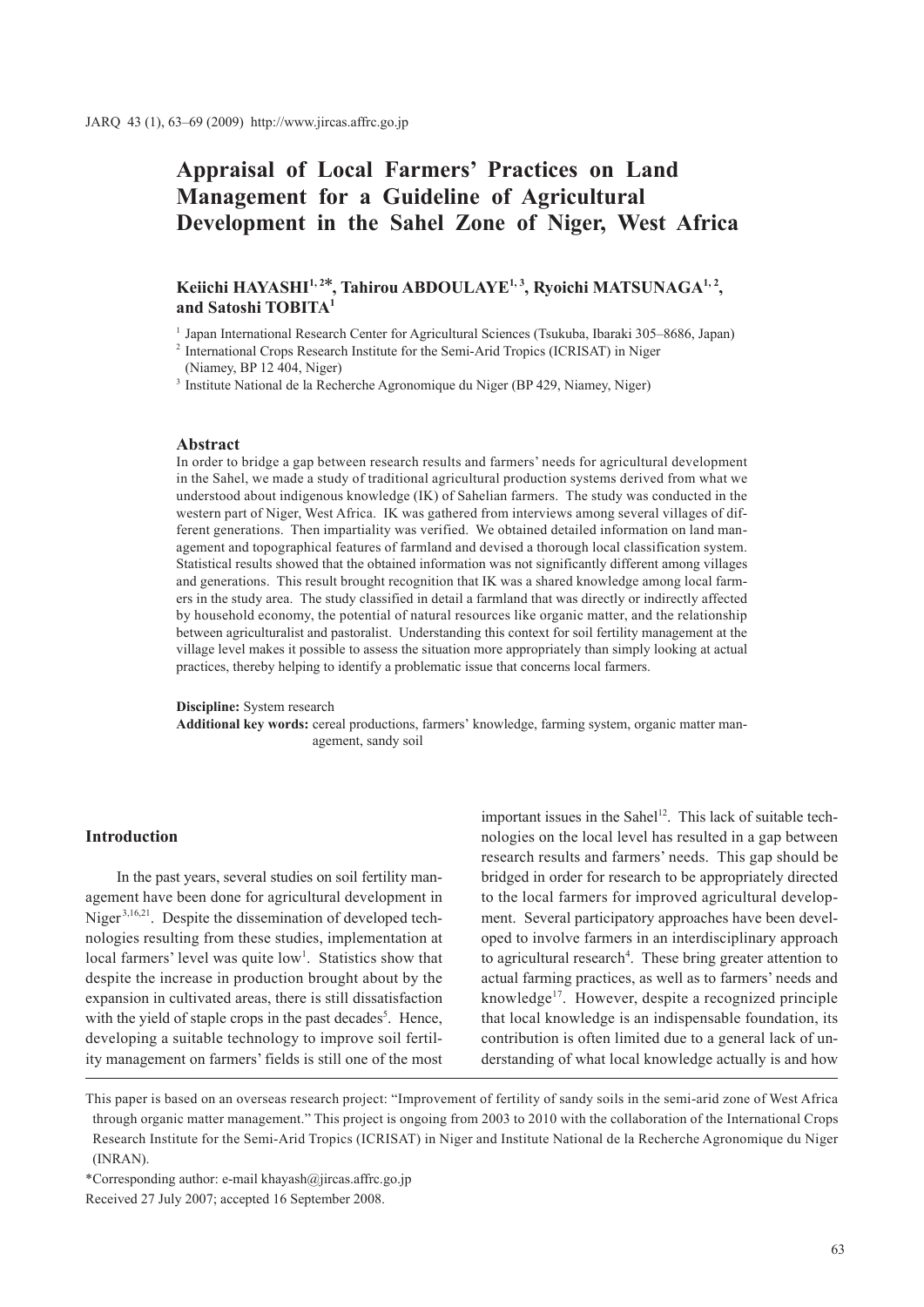K. Hayashi et al.

it can be explored<sup>17</sup>.

Indigenous knowledge (IK) has received considerable attention in recent years in terms of social and agricultural  $development<sup>13</sup>$ . Although most of the information about IK is oral patrimony from generation to generation<sup>19</sup> and differs among tribes or regions<sup>9,15</sup>, understanding the logic of traditional people in natural resource management is of utmost use in identifying suitable technologies.

The objective of this study was for the traditional agricultural production systems in the Sahel based on IK of local farmers to be well understood in order to come up with an effective guideline for future technology development on soil fertility management.

## **Materials and methods**

#### **1. Site description**

The survey was conducted at three villages of the Fakara region, Dantiandou district of Tillaberi prefecture, western Niger (50 km northeast of Niamey, the capital city) (Fig.1). The number of households in each village of Banizoumbou, Tchigo Tegui, and Ko Dey were 145, 135, and 100, respectively. The principal ethnic group of this area is the Zarma, who are agriculturalists engaged in rainfed cereal production such as millet (*Pennisetum glaucum* (L) R.Br.) and cowpea (*Vigna unguiculata* (L.) Walp). A significant portion of the land in the study area is used mainly for cereal production, and fallow is the dominant management practice. The prevailing soil type in the Fakara region is Psammentic Paleustalfs, having a high sand content and typical characteristics of infertile soil<sup>10,18</sup>. The rainfall pattern is monomodal from June until September and with an amount of about 550 mm, which peaks in the month of August $10$ .



#### **Fig.1. Geographical location of the study site in western Niger**

## **2. Compilation of indigenous knowledge (IK) in terms of agricultural land**

To identify the basic information to be collected and systematically understood, a preliminary interview was done with three male farmers who were above 50 years old. In Niger, males are responsible for agriculture in general, and we considered these senior farmers to be more informative than other generations because of their longterm experiences in agricultural activities. Information gathered was in terms of traditional land management and topographical features of agricultural land. The information collected was made into a questionnaire in order to verify the impartiality of this information among the locations and generations in the research area, 120 farmers in three villages (Banizoumbou, Tchigo Tegui, and Ko Dey) and four different age groups (20s, 30s, 40s, and 50s and older) were interviewed.

#### **3. Statistical analysis**

Obtained information was subjected to two-way analysis of variance (ANOVA), a statistical analysis by SigmaStat ver. 3.1 (SPSS, Chicago, IL). In order to process the statistical analysis, we converted responses from the informants into quantitative form and represented them with dummy variables (1 or 0).

## **Results**

## **1. Farmland classification based on land management**

The obtained information through the preliminary interviews with the older generation is shown in Fig. 2. According to the informants, agricultural land in the Fakara region can be divided into two types, i.e., intensively and extensively managed farmlands. Intensively managed farmland is called "Birgui farey," which is a general name for fertile farmland, and can be further classified based on fertilization procedure. "Koïratché" was a zone close to the village and was recognized as the most fertile of the studied lands due to the use of three types of nutrient inputs: excrements of local residents (so-called Nankanborey ga sokom), residue from the threshing of millet (Dou bongou), and transported manure (Bonga birgui). There are two types of transported manure, farmyard manure (Almane birgui) and domestic waste (Fissi). "Gah" is the zone located a little farther than Koïratché; farmers in the area do not follow the same procedure in management due to insufficient resources in the village. Therefore, the farmland in this zone was managed by other resources such as livestock corralling (Gaz farey/ Gah zéno) or crop residue (Farey djibo). If there are no organic resources available, the farmland should be called "Malala" which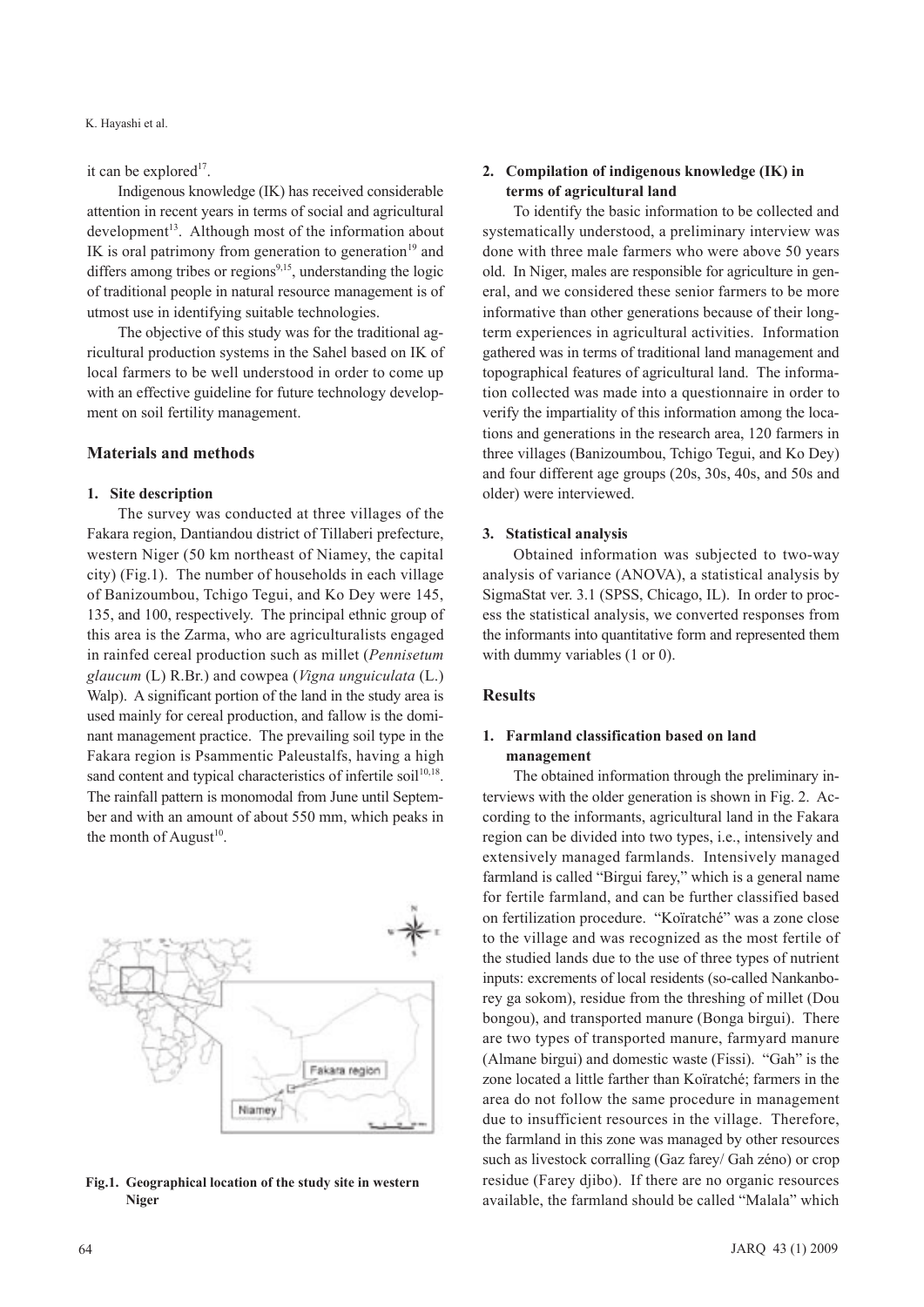

**Fig.2. Local denomination and its classification in land management of agricultural land for the Sahelian farmers**

signifies a low productive farmland due to continuous cultivation without intensive fertility management. On the other hand, "Sagui farey" represented the zone of extensively managed farmland and is further classified based on the year of cultivation or fallow. "Sakara banda," "Lali banda," "Koiri koiri," and "Koiri zéno" represented the farmland's 1st year, 2nd year, 3rd year, and 4th and subsequent years of cultivation after fallow, respectively. There are two types of fallow, one for short periods of 1 to 2 years, which is called "Farey zéno," and another for long periods of 3 years or more, called "Sakara." The literal meaning of "Farey zéno" is old farmland, which stands for a land with low fertility due to long cultivation and in which fertility was not restored as a result of a short fallow period. On the other hand, "Sakara" denotes farmland that has been well restored by a long fallow period. More descriptions of obtained denomination are listed in Table 1.

## **2. Topographical features for detailed description of farmland**

One of the features of farmland in the Sahel is the surface's undulating in the micro topography, which occurs intermittently from farmland to farmland. Table 2 shows IK for topographical features that coincide with the described farmland by IK for land management. The obtained information illustrates that local farmers recognized four features in describing their farmland: slope, surface condition, surface layer, and density of woody vegetation. According to the respondents, there are three types of slope, depending on the degree: "Tountoun da gorou," "Fondoun da gorou," and "Dari folon," which signify steep slope, gentle slope, and plain, respectively. The respondents noted that local farmers recognized a type of slope based on the presence or absence of runoff water in the farmland. "Gorou" means a lowland next to the slope where runoff water stagnates after flowing through the farmland during the rainy season. Two types of surface conditions of farmland based on the level of consistency of the surface sand were identified, "Labou sando" and "Labou bano," signifying hard and soft surface, respectively. In terms of surface layers that include plow and subsurface, there are four types identified based on the thickness of sand cover: "Assiba goumo," "Assiba," "Agaba," and "Agaba goumo." Assiba means shallow while Agaba means deep, and these are used by farmers in reference to water and nutrient availability on crop growth. The order of degree was Assiba goumo < Assiba < Agaba < Agaba goumo. Based on density, there are four different types of woody vegetations. "Tombo" means a farmland with dense vegetation and many species; "Tombo kaïna" means less dense vegetation and species than tombo; "Sabara farey" means dense with unique species such as *Guiera senegalensis*; "Batam koirey" means scarce vegetation.

## **3. Verification of indigenous knowledge for its impartiality in the study area**

In order to verify the impartiality of the obtained IK, two-way ANOVA was applied. Results of statistical anal-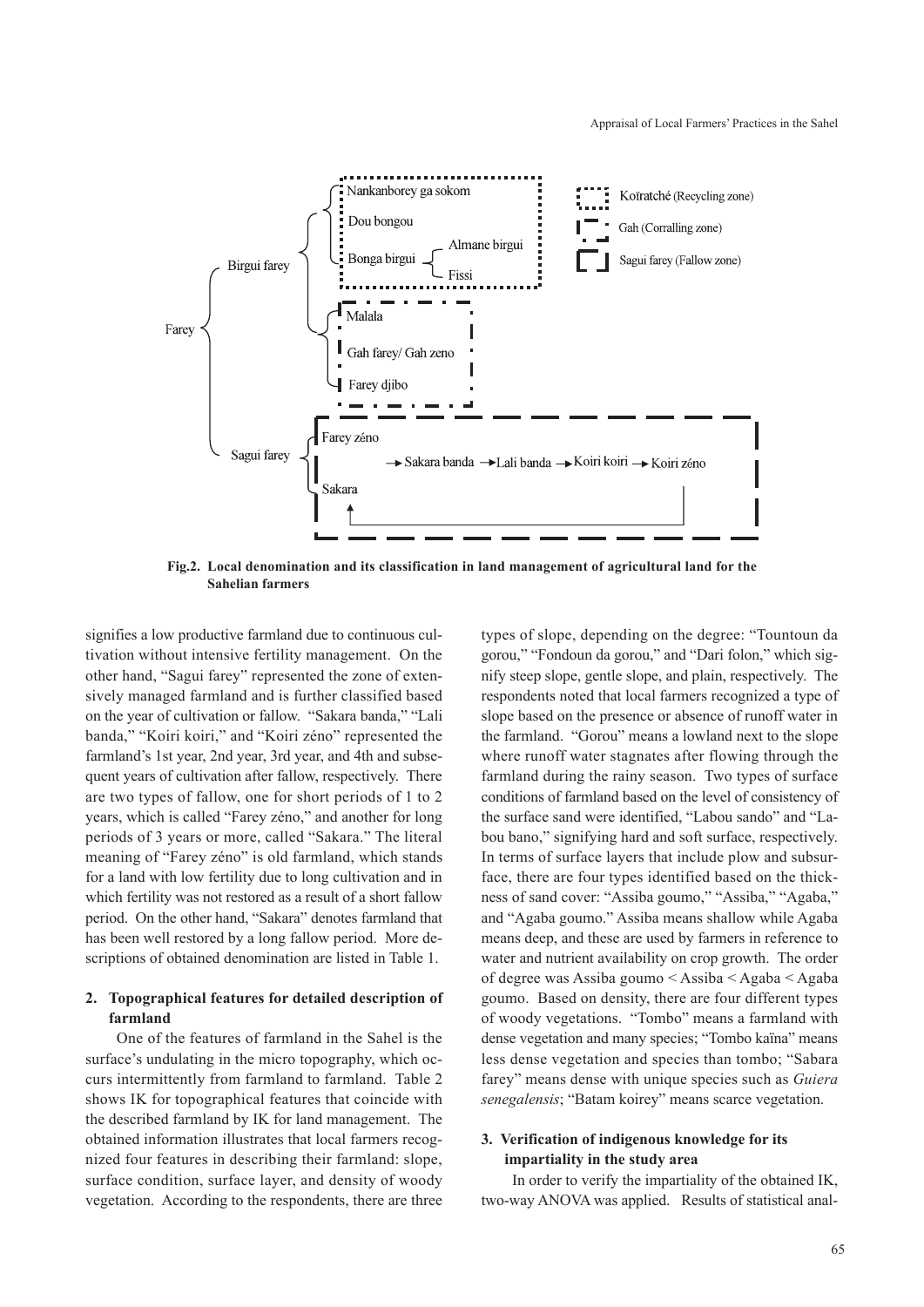#### K. Hayashi et al.

| Local denomination     | Description                                                            |
|------------------------|------------------------------------------------------------------------|
| Farey                  | Generic name of farmland                                               |
| a) Demarcation of zone |                                                                        |
| Birgui farey           | Artificially fertilized farmland                                       |
| Farey                  | Non artificially fertilized farmland                                   |
| Koïratché              | A zone close to the village                                            |
| Gah                    | A zone for secondly prioritized on organic matter allocation           |
| Sagui farey            | A zone for fallow                                                      |
| b) Recycling zone      |                                                                        |
| Nankanborey ga sokom   | Farmland where people defecate                                         |
| Dou bongou             | Farmland where people use for threshing millet                         |
| Bonga birgui           | Farmland where people bring domestic waste and farmyard manure         |
| c) Corralling zone     |                                                                        |
| Malala                 | Farmland where people grow crops continuously without no fertilization |
| Gah farey/ Gah zéno    | Farmland where a corralling practice is carried out with Fulani        |
| Farey djibo            | Farmland where people return millet residues                           |
| d) Fallow zone         |                                                                        |
| Farey zéno             | Farmland being fallow less than two years                              |
| Sakara                 | Farmland being fallow for three years or more                          |
| Sakara banda           | 1st year cultivated farmland after fallow                              |
| Lali banda             | 2nd year cultivated farmland after fallow                              |
| Koiri koiri            | 3rd year cultivated farmland after fallow                              |
| Koiri zéno             | 4th year and more cultivated farmland after fallow                     |

**Table 1. Description of local denomination in land management of study site**

ysis show that IK for land management was identified as a shared information in the entire area of Fakara because its probability showed non significant level among villages as well as generations (Table 3). The same results were obtained for the topographical features, and thus this aspect was recognized as a shared information as well (Table 4). These results prove that IK obtained through our survey was impartial information in the study area and can then be used as a common knowledge on land management to enhance mutual understanding between scientists and local farmers.

## **Discussion**

The average cultivated land area at local household level in Niger is large. It reaches 13.2 ha in a less densely populated area while less than 5 ha in a densely populated area<sup>11</sup>. Each household has more than one farmland<sup>20</sup>, and management of farmland depends on the capacity of each household. In terms of management, it is quite complicated, and hence, making a grand design for suitable technology development is quite difficult. Therefore, a tool that contains comprehensive information on farmland management is useful in enhancing a demand-driven research in the Sahel.

## **1. Actual situation of local soil fertility management on agricultural land**

Based on the study, a farmland was found to be classified in three different zones, namely "Koïratché," "Gah," and "Sagui farey," and in that order, each zone corresponds to recycling, corralling, and fallow zone. According to a previous study, each zone was distributed based on the distance from the village<sup>6,8</sup> and the order of the distance was recycling < corralling < fallow<sup>7</sup>. The fallow occupied 66% of the surveyed area, while corralling and recycling systems accounted for the remaining 18% and 16%, respectively<sup>7</sup>, Local farmers adopted a recycling system on a farmland adjacent to the village since transport of waste using either animal carts or buckets carried on the head was time-consuming. The corralling zone was the area of the farmland where local farmers were not able to manage its soil fertility by recycling practices due mainly to the lack of resources and thus depended on applying crops residue or livestock excrement by engaging in a contract with a Fulani. A Fulani is a pastoralist engaged in contract corralling who prefers to stay in one zone for convenience, i.e., the possibility of fetching water for his livestock and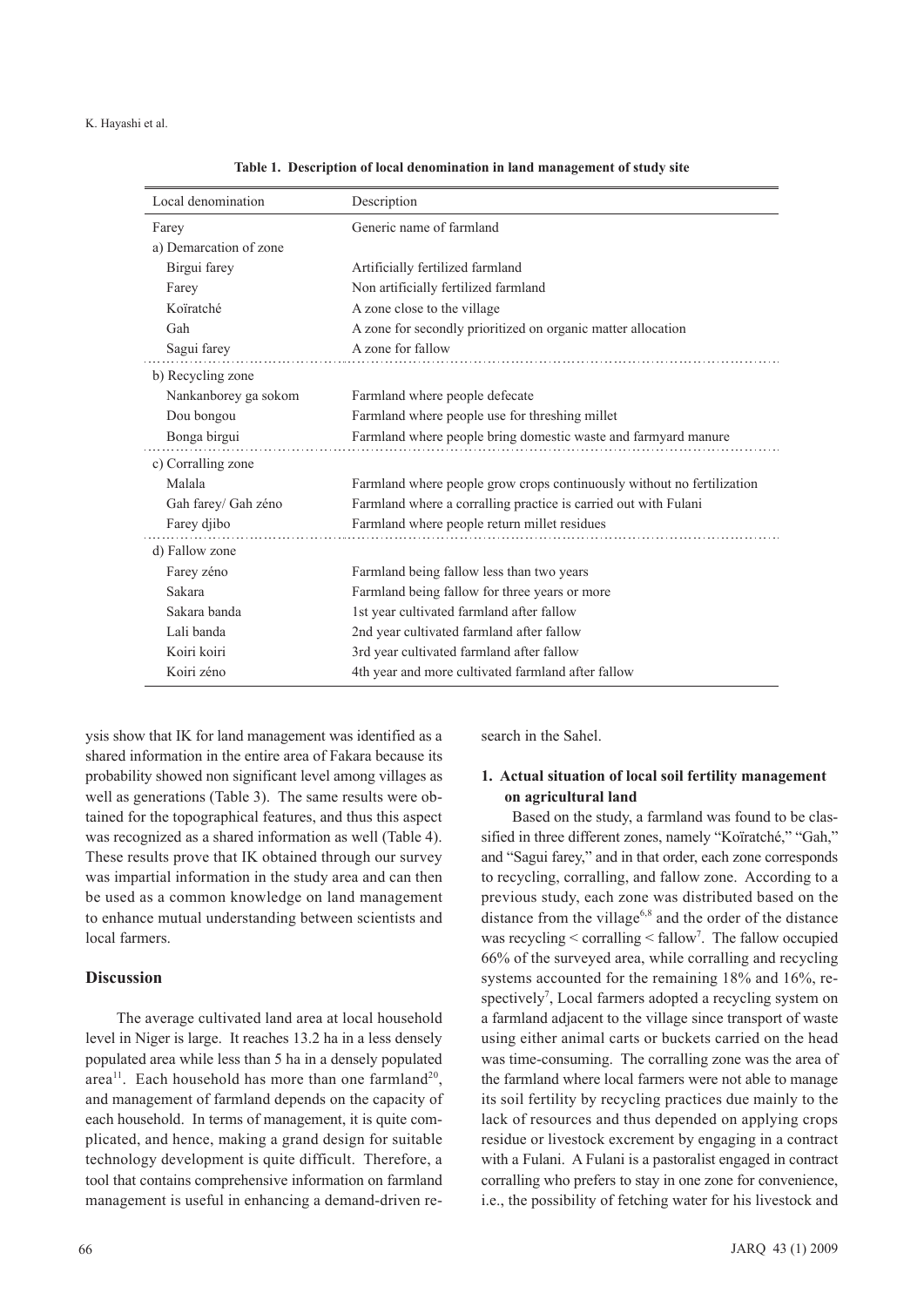| Local denomination               | Description                            |
|----------------------------------|----------------------------------------|
| a) Slope                         |                                        |
| Tountoun da gorou                | Steep slope                            |
| Fondoun da gorou                 | Gentle slope                           |
| Dari folon                       | Flat as no run-off water occurs        |
| b) Surface condition             |                                        |
| Labou sando                      | Hard surface                           |
| Labou bano                       | Soft surface                           |
| c) Surface layer                 |                                        |
| Assiba goumo                     | Shallow sand cover layer               |
| Assiba                           | Very shallow sand cover layer          |
| Agaba                            | Deep sand cover layer                  |
| Agaba goumo                      | Very deep sand cover layer             |
| d) Situation of woody vegetation |                                        |
| Tombo                            | Farmland with many shrubs              |
| Tombo kaïna                      | Farmland with few shrubs               |
| Batam koirey                     | Fallow land with scarce vegetation     |
| Sabara farey                     | Farmland with many Guerra senegarensis |
|                                  |                                        |

**Table 2. Description of local denomination in topographical features of agricultural land** 

avoiding a wreck by his livestock in the village. There was a farmland where organic matter was not applied due to its unavailability and where the distance from the village was great, and so it was left as a fallow zone. As previously mentioned, the fallow zone covered the largest area in the study; appropriate practice for fallow (that is, a longer fallow than cultivation period) do not exist anymore due to the pressure of increased population on the farmland<sup>2</sup>. By understanding local farmland management, it is possible to identify places where we should put more emphasis on the mobilization of limited resources for improved management. In the case of Fakara, farmlands in the fallow zone are considered to be the most problematic in the site due to extensive management, and this is a situation not compatible with the needs of the farmers. It is therefore necessary to take a countermeasure approach based on the detailed information from the collected IK on years for cultivation or fallow. Nevertheless, as the size of farmlands in a fallow zone is larger than those in recycling or corralling zone $14$ , management of land is not easy due to its heterogeneity<sup>22</sup>. In order to come up with a suitable management program, additional information such as topography, which reveals capacity of the land, also plays an important role in providing descriptive detail of farmland like slope, surface condition, surface layer, and density of woody vegetation. This information complements the technology and ensures that dissemination can be done appropriately in a heterogeneous environment such as that of the Sahel.

## **2. The role of IK as a catalyst for agricultural development in the Sahel**

In the past, a standardized development of technology has been considered one of the recommended approaches to address agricultural problems in a targeted larger-scale area. However, this approach could not provide a definite solution to the problems in the Sahel, due to the diversity of the different aspects, some of which are in the ecosystem and the society itself. It is then essential to use a tool that allows a closer look at the real situation of the ground level for a precise identification of problematic issues. However, the approach in understanding all about diversity is time-consuming for scientists, and consequently, this hampers them in discovering what the local farmers need. For instance, although the soil fertility problem is recognized by the local farmers in Fakara as one of the most critical issues in agricultural production<sup>8</sup>, and although many research studies have been done for a suitable technology development, a recent survey discovered that this problem is still unsolved and local farmers still seek a technology to alleviate the problem<sup>17</sup>. In order to link farmers' needs and research in such a diversified environment, it is crucial to hear from local farmers who have been in that environment from generation to generation and have developed traditional ways to subsist in such a harsh environment.

In this study, a farmland was classified according to whether it is directly or indirectly affected by the house-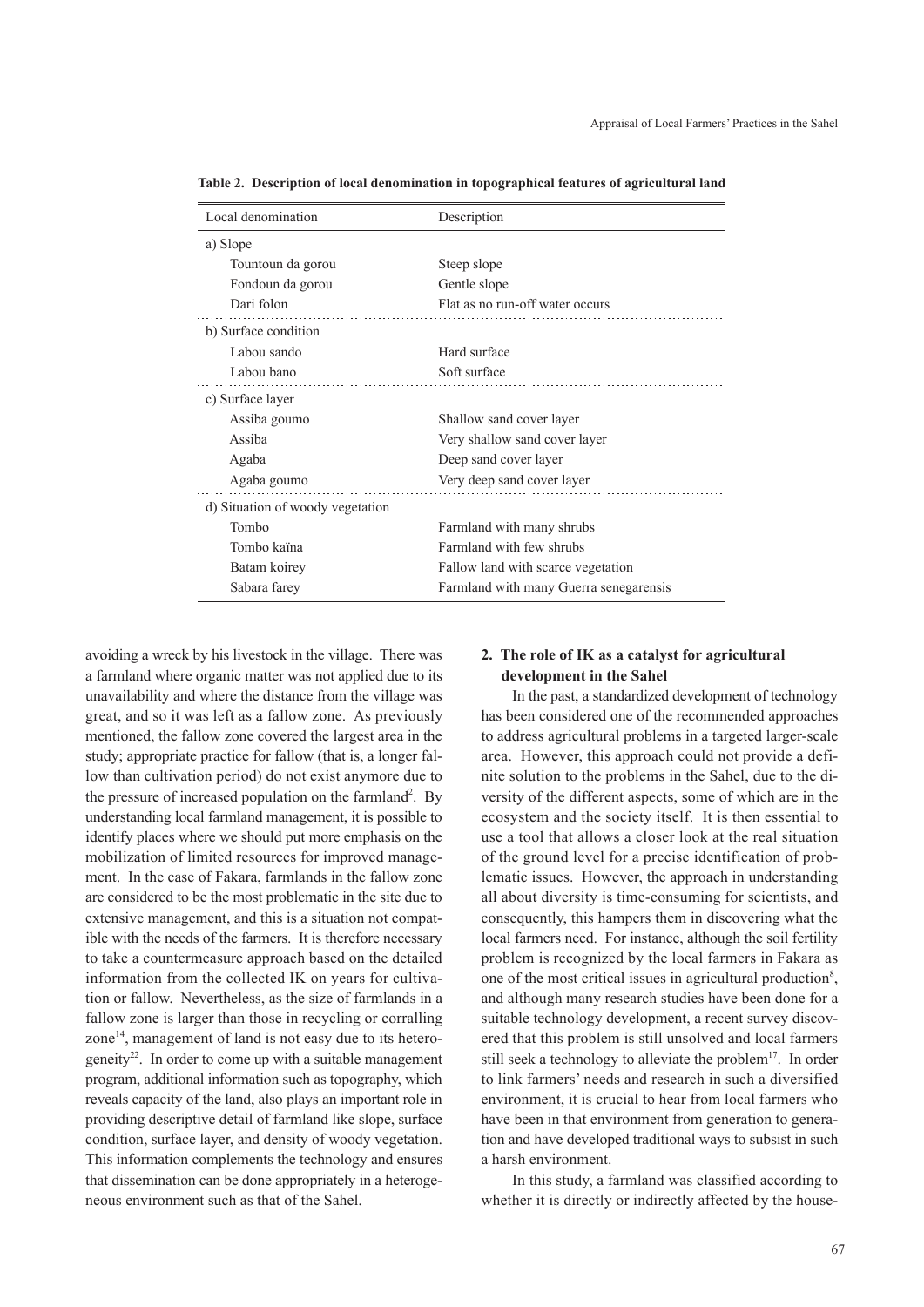#### K. Hayashi et al.

#### **Table 3. Results of two-way ANOVA for the impartiality of local denomination in land management**

| a) Zone            |             |              |              |              |               |            |
|--------------------|-------------|--------------|--------------|--------------|---------------|------------|
|                    | Farey       | Birgui farey | Sagui farey  | Koïratché    | Gah           |            |
| $P$ (village)      | 0.42        | 0.42         | 0.42         | 0.42         | 0.42          |            |
| $P$ (generation)   | 0.46        | 0.46         | 0.46         | 0.46         | 0.46          |            |
| b) Recycling zone  |             |              |              |              |               |            |
|                    | Koïratché   | Bankan       | Dou bongou   | Bonga birgui | Almane birgui | Fissi      |
| $P$ (village)      | 0.42        | 0.42         | 0.42         | 0.42         | 0.42          | 0.42       |
| $P$ (generation)   | 0.46        | 0.46         | 0.46         | 0.46         | 0.46          | 0.46       |
| c) Corralling zone |             |              |              |              |               |            |
|                    | Farey djibo | Malala       | Gah farey    |              |               |            |
| $P$ (village)      | 0.42        | 0.42         | 0.42         |              |               |            |
| $P$ (generation)   | 0.46        | 0.46         | 0.46         |              |               |            |
| d) Fallow zone     |             |              |              |              |               |            |
|                    | Farey zéno  | Sakara       | Sakara banda | Lali banda   | Koiri koiri   | Koiri zéno |
| $P$ (village)      | 0.42        | 0.42         | 0.13         | 0.13         | 0.42          | 0.67       |
| $P$ (generation)   | 0.46        | 0.46         | 0.46         | 0.46         | 0.46          | 0.65       |

## a) Slope **Table 4. Results of two-way ANOVA for the impartiality of local denomination in topographical features in agricultural land**

|                     | Tountoun da gorou | Fondoun da gorou | Dari folon |              |              |
|---------------------|-------------------|------------------|------------|--------------|--------------|
| $P$ (village)       | 1.00              | 1.00             | 0.42       |              |              |
| $P$ (generation)    | 1.00              | 1.00             | 0.07       |              |              |
| b) Surface          |                   |                  |            |              |              |
|                     | Labou sando       | Labou bano       |            |              |              |
| $P$ (village)       | 1.00              | 1.00             |            |              |              |
| $P$ (generation)    | 1.00              | 1.00             |            |              |              |
| c) Sand cover       |                   |                  |            |              |              |
|                     | Assiba            | Assiba goumo     | Agaba      | Agaba goumo  |              |
| $P$ (village)       | 1.00              | 1.00             | 1.00       | 1.00         |              |
| $P$ (generation)    | 1.00              | 1.00             | 1.00       | 1.00         |              |
| d) Woody vegetation |                   |                  |            |              |              |
|                     | Tombo             | Tombo kaïna      | Tombo beri | Sabara farey | Batam koirey |
| $P$ (village)       | 0.13              | 0.12             | 0.22       | 0.42         | 0.13         |
| $P$ (generation)    | 0.46              | 0.37             | 0.21       | 0.80         | 0.46         |

hold economy, the capacity of natural resources such as organic matter, and the relationship between agriculturalist and pastoralist. Understanding such context for soil fertility management at the village level allows the situation to be described more appropriately than simply looking

at actual practices, which in turn helps to identify a problem that concerns local farmers. With this approach, a technological development can be more appreciated by local farmers, and this also prompts the sustainability of a developed technology in a local society.